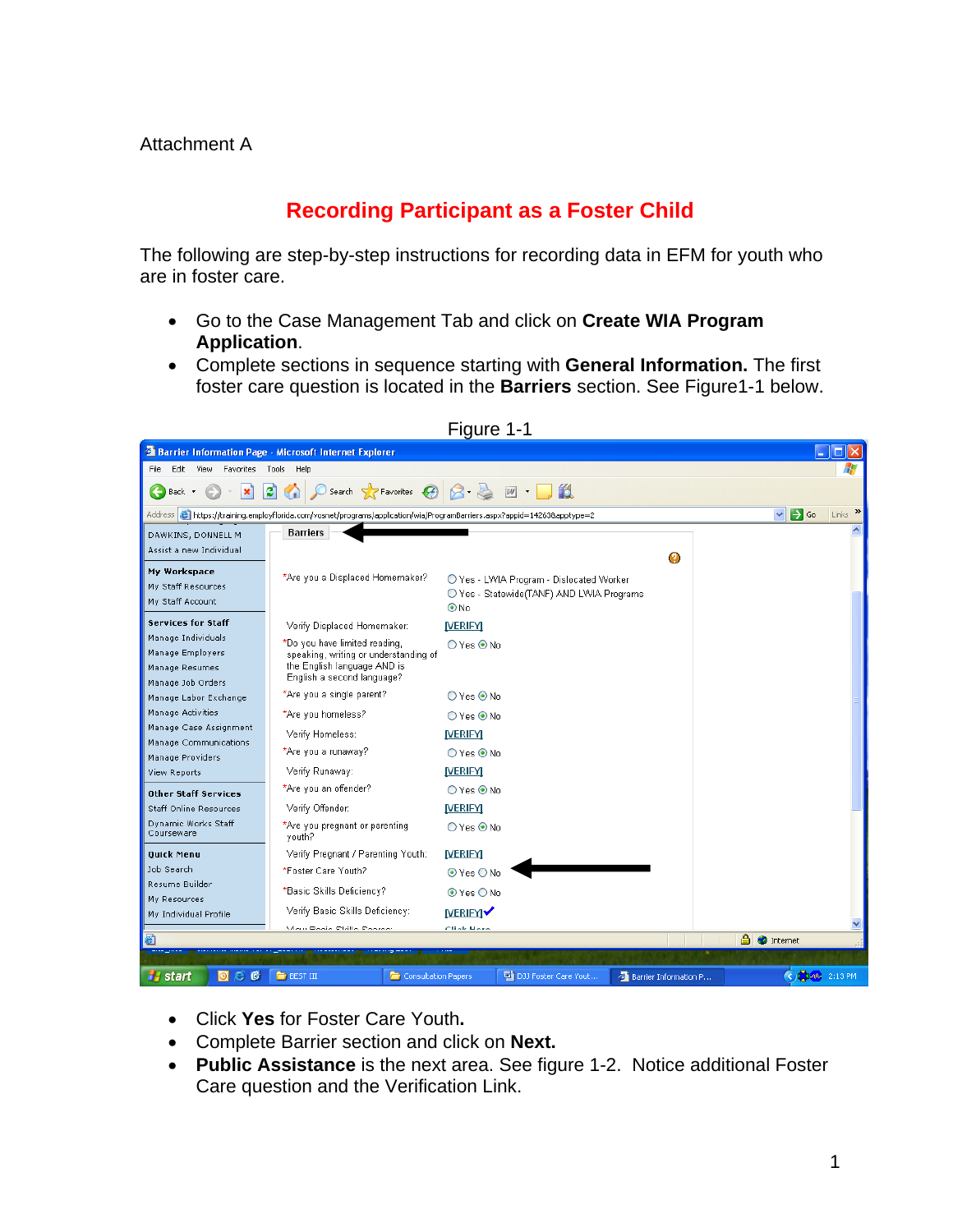|                                                                            |                                                                                                                           | Figure 1-2           |                        |                                                                    |
|----------------------------------------------------------------------------|---------------------------------------------------------------------------------------------------------------------------|----------------------|------------------------|--------------------------------------------------------------------|
| <b>Public Assistance Information Page - Microsoft Internet Explorer</b>    |                                                                                                                           |                      |                        |                                                                    |
| Favorites<br>File<br>Edit<br>View<br>Tools<br>Help                         |                                                                                                                           |                      |                        |                                                                    |
| $\mathbf x$<br>Back +                                                      | Search <b>P</b> Favorites (2)<br>e                                                                                        | 16<br><b>W</b>       |                        |                                                                    |
|                                                                            | Address @ https://training.employflorida.com/vosnet/programs/application/wia/ProgramAssistance.aspx?appid=142638apptype=2 |                      |                        | $Links$ $\rightarrow$<br>$\Rightarrow$ Go<br>$\mathbf{\mathbf{v}}$ |
| Home                                                                       |                                                                                                                           |                      |                        |                                                                    |
| <b>Currently Managing</b><br>DAWKINS, DONNELL M<br>Assist a new Individual | <b>Public Assistance</b>                                                                                                  |                      |                        |                                                                    |
| My Workspace                                                               | *Are you receiving TANF?                                                                                                  | ○ Yes ⊙ No           | Ø                      |                                                                    |
| My Staff Resources<br>My Staff Account                                     | Verify TANF:                                                                                                              | <b>IVERIFYI</b>      |                        |                                                                    |
| <b>Services for Staff</b>                                                  | *Are you receiving Supplemental<br>Security Income?                                                                       | ○ Yes ⊙ No           |                        |                                                                    |
| Manage Individuals                                                         | Verify SSI:                                                                                                               | <b>IVERIFYI</b>      |                        |                                                                    |
| Manage Employers<br>Manage Resumes                                         | *Are you receiving Refugee Cash<br>Assistance?                                                                            | $O$ Yes $\odot$ No   |                        |                                                                    |
| Manage Job Orders                                                          | Verify Refugee Cash:                                                                                                      | <b>IVERIFYI</b>      |                        |                                                                    |
| Manage Labor Exchange<br>Manage Activities                                 | *Are you receiving General<br>Assistance?                                                                                 | $O$ Yes $\odot$ No   |                        |                                                                    |
| Manage Case Assignment<br>Manage Communications                            | Verify General Assistance:                                                                                                | <b>IVERIFYI</b>      |                        |                                                                    |
| Manage Providers                                                           | *Are you in a household receiving<br>Food Stamps?                                                                         | $O$ Yes $\odot$ No   |                        |                                                                    |
| View Reports                                                               | Verify Food Stamps:                                                                                                       | <b>IVERIFYI</b>      |                        |                                                                    |
| <b>Other Staff Services</b><br>Staff Online Resources                      | *Are you a publicly supported Foster<br>Child?                                                                            | ⊙ Yes O No           |                        |                                                                    |
| Dynamic Works Staff<br>Courseware                                          | Verify Foster Child Support:                                                                                              | <b>IVERIFYI</b>      |                        |                                                                    |
| <b>Ouick Menu</b><br>Job Search                                            | *Are you receiving or have you been<br>notified you will be receiving Pell<br>Grant monies?                               | $O$ Yes $\odot$ No   |                        |                                                                    |
| Resume Builder                                                             |                                                                                                                           |                      |                        |                                                                    |
| 6                                                                          |                                                                                                                           | <b>Dx</b>            |                        | <b>A</b> Internet                                                  |
| Page 5<br>Sec 1                                                            | 5/9<br>At 8.9"<br>Ln 18<br>Col 1<br>REC                                                                                   | TRK EXT OVR          |                        |                                                                    |
| 僑<br><b><i>Fi</i></b> start<br>e<br>$\Theta$                               | <b>E</b> BEST III<br>Consultation Papers                                                                                  | DJJ Foster Care Yout | Public Assistance Info | $\bigotimes 100 - 2:55 \text{ PM}$                                 |

- Click **Yes** for "**Are you a publicly supported Foster Child?**"
- Click on the corresponding **Verify** link. Select source documentation in the dropdown box. See Figure 1-3.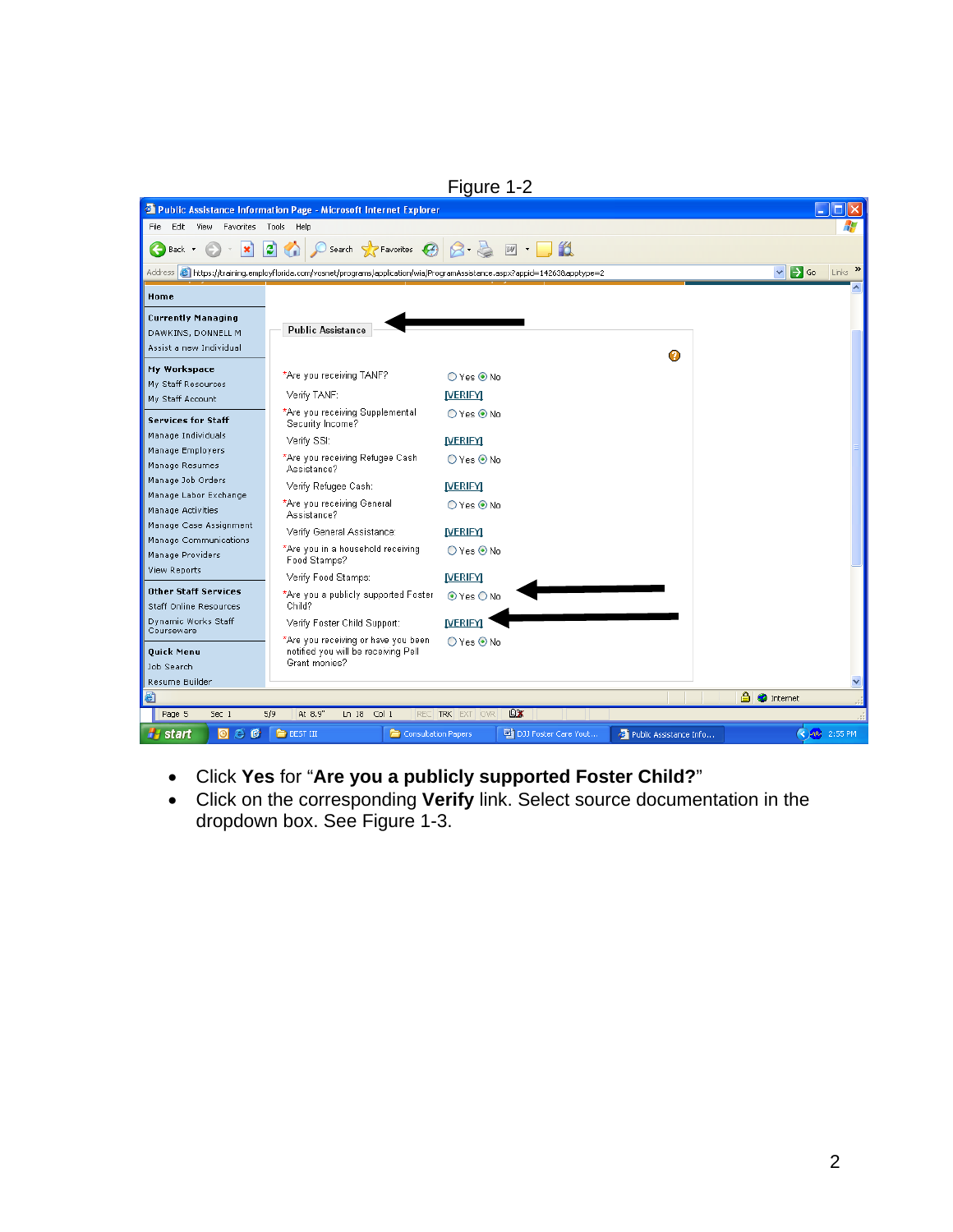|                                                       |                                                                                                                                  | Figure 1-3                                                |                                                           |
|-------------------------------------------------------|----------------------------------------------------------------------------------------------------------------------------------|-----------------------------------------------------------|-----------------------------------------------------------|
|                                                       | <sup>2</sup> Public Assistance Information Page - Microsoft Internet Explorer                                                    |                                                           |                                                           |
| Edit<br>View<br>Favorites<br>File                     | Tools<br>Help                                                                                                                    |                                                           |                                                           |
| $\mathbf x$<br>Back *                                 | Search Scravorites A<br>이<br>$\mathbf{G}$                                                                                        | 16<br>$W$ $\rightarrow$                                   |                                                           |
|                                                       | Address <b>6</b> https://training.employflorida.com/vosnet/programs/application/wia/ProgramAssistance.aspx?appid=142638apptype=2 |                                                           | $Links$ $\rightarrow$<br>$\Rightarrow$ Go<br>$\checkmark$ |
| manage Case Assignment<br>Manage Communications       | Verify General Assistance:                                                                                                       | <b>NERIFY</b>                                             |                                                           |
| Manage Providers                                      | *Are you in a household receiving<br>Food Stamps?                                                                                | $O$ Yes $\odot$ No                                        |                                                           |
| View Reports                                          | Verify Food Stamps:                                                                                                              | <b>IVERIFYI</b>                                           |                                                           |
| <b>Other Staff Services</b><br>Staff Online Resources | *Are you a publicly supported Foster<br>Child?                                                                                   | $\odot$ Yes $\bigcirc$ No                                 |                                                           |
| Dynamic Works Staff<br>Courseware                     | Verify Foster Child Support:                                                                                                     | <b>IVERIFYIV</b>                                          |                                                           |
| <b>Ouick Menu</b>                                     |                                                                                                                                  | <b>Foster Child Verification</b>                          |                                                           |
| Job Search                                            |                                                                                                                                  | C Court contact                                           |                                                           |
| Resume Builder                                        |                                                                                                                                  |                                                           |                                                           |
| My Resources<br>My Individual Profile                 |                                                                                                                                  | O Court documentation                                     |                                                           |
| <b>Services for Individuals</b>                       |                                                                                                                                  | O Verification of payments made on behalf of the<br>child |                                                           |
| Career Services                                       |                                                                                                                                  | ⊙ Written statement from state/local agency               |                                                           |
| Job Seeker Services                                   |                                                                                                                                  |                                                           |                                                           |
| <b>Education Services</b>                             |                                                                                                                                  | Reset                                                     |                                                           |
| Labor Market Services                                 |                                                                                                                                  |                                                           |                                                           |
| Other Services                                        | *Are you receiving or have you been                                                                                              | $O$ Yes $\odot$ No                                        |                                                           |
| Message Center                                        | notified you will be receiving Pell                                                                                              |                                                           |                                                           |
| Assistance Center                                     | Grant monies?                                                                                                                    |                                                           |                                                           |
| <b>About this Site</b>                                |                                                                                                                                  |                                                           |                                                           |
|                                                       | <b>Exit Wizard</b>                                                                                                               | << Back<br>Next                                           |                                                           |
|                                                       |                                                                                                                                  |                                                           |                                                           |
|                                                       |                                                                                                                                  | [Home   Services   Settings   Feedback   Log Off ]        |                                                           |
| 8                                                     |                                                                                                                                  |                                                           | A C Internet                                              |
| Page 6<br>Sec 1                                       | Col <sub>1</sub><br>6/10<br>At 1"<br>Ln <sub>1</sub><br><b>REC</b>                                                               | <b>Dx</b><br><b>TRK</b> EXT OVR                           |                                                           |
| <b><i>Fi</i></b> start<br>僑<br>e<br>$\Theta$          | $B$ BEST III<br>Consultation Papers                                                                                              | DJJ Foster Care Yout<br>Public Assistance Info            | <b>4 AM</b> 2:57 PM                                       |

## **Recording DJJ Youth as a Partner Program**

Youth who are being served by DJJ should be entered in EFM as a Partner Program. The following are step-by-step instructions on how to proceed.

- Go to **Create a WIA Activity Record.** This will take you to the enrollment tabs.
- Complete the **Enrollment General** tab. This tab consists of two sections; **General Information** and Enrollment **Information.** Partner Program information is located in the Enrollment Information section. See figure 2-1 below.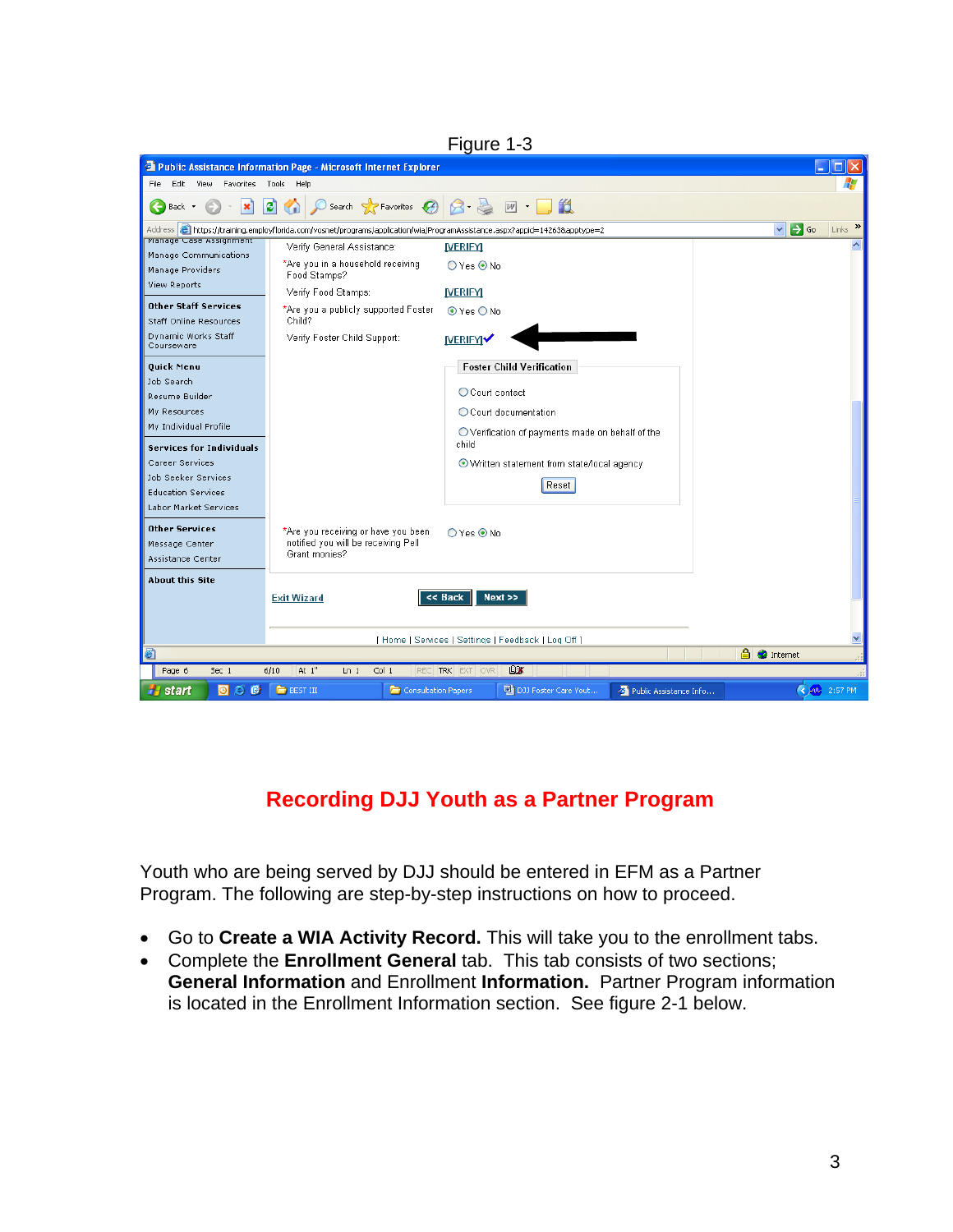| Figure 2-1                                  |                                                                                                                                                                           |                                        |                        |                                                 |  |
|---------------------------------------------|---------------------------------------------------------------------------------------------------------------------------------------------------------------------------|----------------------------------------|------------------------|-------------------------------------------------|--|
|                                             | <sup>2</sup> Employ Florida - Enrollment Information - Microsoft Internet Explorer                                                                                        |                                        |                        |                                                 |  |
| Edit<br>Favorites Tools<br>File<br>View     | Help                                                                                                                                                                      |                                        |                        |                                                 |  |
| $\boldsymbol{\mathsf{x}}$<br>Back *         | $\circ$ Search $\star$ Favorites $\circledcirc$ $\circlearrowright$<br>e<br>⊙                                                                                             | $w - 10$                               |                        |                                                 |  |
|                                             | Address <b>3</b> https://www.employflorida.com/folders/case/ift/enrollment/enrollment.asp?enrolltab=0&enrollid=0&appid=16010754&fedprogram=wia&mode=insert&servcodetype=1 |                                        |                        | $Links$ <sup>&gt;&gt;</sup><br>$\rightarrow$ Go |  |
| My Individual Profile                       |                                                                                                                                                                           |                                        |                        |                                                 |  |
| <b>Services for Individuals</b>             |                                                                                                                                                                           |                                        |                        |                                                 |  |
| Career Services                             |                                                                                                                                                                           |                                        |                        |                                                 |  |
| Job Seeker Services                         | <b>Enrollment Information</b>                                                                                                                                             |                                        |                        |                                                 |  |
| <b>Education Services</b>                   |                                                                                                                                                                           |                                        | Ø                      |                                                 |  |
| Labor Market Services                       |                                                                                                                                                                           |                                        |                        |                                                 |  |
| Youth and Senior Services                   |                                                                                                                                                                           |                                        |                        |                                                 |  |
| More Resources                              | Grant:                                                                                                                                                                    | None Selected                          |                        |                                                 |  |
| <b>Other Services</b>                       | WIA Title II - Partner Program:                                                                                                                                           | ⊙ Yes ONo                              |                        |                                                 |  |
| Message Center                              |                                                                                                                                                                           |                                        |                        |                                                 |  |
| Assistance Center<br><b>About this Site</b> | * Select Partner:                                                                                                                                                         | Select WIA Title II - Partner Program: |                        |                                                 |  |
|                                             |                                                                                                                                                                           |                                        |                        |                                                 |  |
|                                             | * Activity Code:                                                                                                                                                          | [Select Activity Code]                 |                        |                                                 |  |
|                                             | Actual Start Date:                                                                                                                                                        | <b>BD</b> Today                        | <b>MM/DD/YYYY</b>      |                                                 |  |
|                                             | Projected Start Date:                                                                                                                                                     | <b>Today</b>                           | <b>MM/DD/YYYY</b>      |                                                 |  |
|                                             | * Projected End Date:                                                                                                                                                     | <b>Today</b>                           | <b>MM/DD/YYYY</b>      |                                                 |  |
|                                             |                                                                                                                                                                           |                                        |                        |                                                 |  |
|                                             |                                                                                                                                                                           |                                        |                        |                                                 |  |
|                                             |                                                                                                                                                                           |                                        | [Top]                  |                                                 |  |
|                                             |                                                                                                                                                                           |                                        |                        | ×                                               |  |
| 图                                           |                                                                                                                                                                           |                                        |                        | <b>A O</b> Internet                             |  |
| Page 4<br>Sec 1                             | 4/5<br>At<br><b>TRK</b><br>Col<br>REC<br>Ln                                                                                                                               | <b>Bx</b><br><b>EXT OVR</b>            |                        |                                                 |  |
| OC<br><b><i>F</i></b> start<br><b>D</b>     | <b>BEST III</b><br>Consultation Papers                                                                                                                                    | DJJ Foster Care Yout                   | Employ Florida - Enrol | <b>CD</b> 1-00- 1:57 PM                         |  |

- In the **Enrollment** section, select **Yes** for **WIA Title II- Partner Program**.
- Click on the **"Select WIA Title II Partner Program"** link.
- Select **"Department of Juvenile Justice"** from dropdown box. See Figure 2-2.
- Complete Enrollment section in sequence and click on **Finish**.